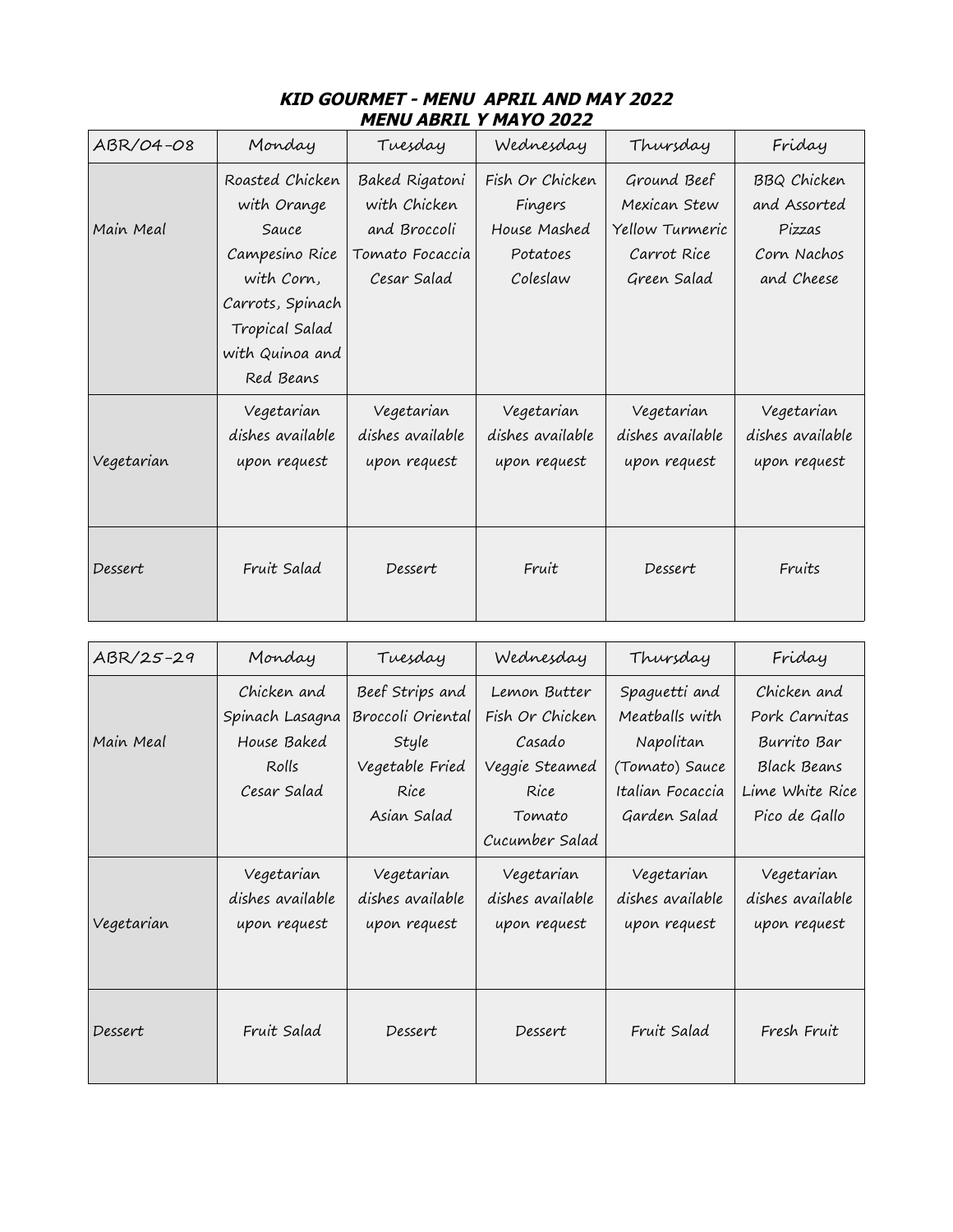| MAY/02-06  | Monday    | Tuesday                                                                                                                      | Wednesday                                                                                                          | Thursday                                            | Friday                                                                                                             |
|------------|-----------|------------------------------------------------------------------------------------------------------------------------------|--------------------------------------------------------------------------------------------------------------------|-----------------------------------------------------|--------------------------------------------------------------------------------------------------------------------|
| Main Meal  | No School | Garden Pasta<br>with Assorted<br>Veggies, Diced<br>Ham and<br>Creamy<br>Parisienne Sauce<br>Italian Focaccia<br>Garden Salad | Balsamic Beef<br>Pot Roast with<br>Carrots<br>Mediterranean<br>Couscous with<br>Veggies<br>Traditional<br>Coleslaw | Light Curry<br>Chicken<br>Lime Rice<br>Veggie Salad | Fiesta Friday<br>Chicken Tenders<br>with BBQ Sauce<br>Mac 'N Cheese<br>Home Baked<br>Hawaiian Bread<br>Cesar Salad |
| Vegetarian | $-0-$     | Vegetarian<br>dishes available<br>upon request                                                                               | Vegetarian<br>dishes available<br>upon request                                                                     | Vegetarian<br>dishes available<br>upon request      | Vegetarian<br>dishes available<br>upon request                                                                     |
| Dessert    | $-O-$     | Fresh Fruit                                                                                                                  | Dessert                                                                                                            | Dessert                                             | Fruit Salad                                                                                                        |

| MAY/09-13  | Monday                                                                                                                | Tuesday                                                                                     | Wednesday                                                                                                           | Thursday                                                                     | Friday                                                                                                                                |
|------------|-----------------------------------------------------------------------------------------------------------------------|---------------------------------------------------------------------------------------------|---------------------------------------------------------------------------------------------------------------------|------------------------------------------------------------------------------|---------------------------------------------------------------------------------------------------------------------------------------|
| Main Meal  | Costa Rican<br><b>Baked Fish</b><br>Casado (Chicken<br>Option)<br>White Rice<br>String Cabbage<br>and Carrot<br>Salad | Pop Corn<br>Chickenwith<br>BBQ and/or<br>Honey Mustard<br>Creamy<br>Potatoes<br>Mixed Salad | Spaguetti with<br>Bolognese (Meat)<br>Or Napolitana<br>(Tomato) Sauce<br>Home Baked<br>French Baguette<br>Med Salad | Teriyaki Style<br>Beef Strips<br>Lo Mein Noodles<br>Tangerine Asian<br>Salad | South of the<br>Border Premium<br>Ground Beef<br>Chili<br>Vegetarian<br>Option<br>Red Kidney<br>Beans<br>Fiesta Rice<br><b>Nachos</b> |
| Vegetarian | Vegetarian<br>dishes available<br>upon request                                                                        | Vegetarian<br>dishes available<br>upon request                                              | Vegetarian<br>dishes available<br>upon request                                                                      | Vegetarian<br>dishes available<br>upon request                               | Vegetarian<br>dishes available<br>upon request                                                                                        |
| Dessert    | Dessert                                                                                                               | Fresh Fruit                                                                                 | Dessert                                                                                                             | Fresh Fruit                                                                  | Dessert                                                                                                                               |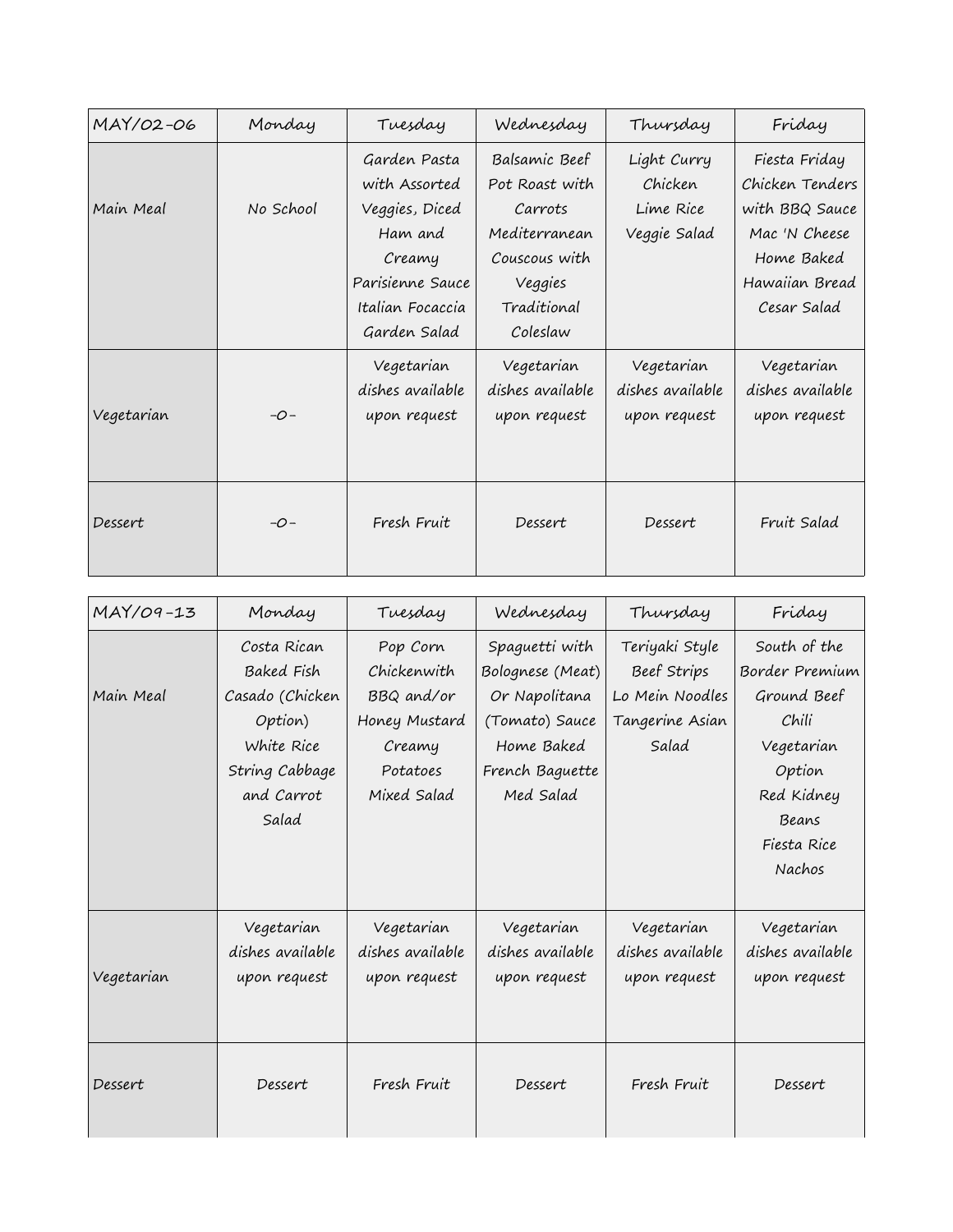| MAY/16-20  | Monday           | Tuesday          | Wednesday        | Thursday         |                    |
|------------|------------------|------------------|------------------|------------------|--------------------|
|            | Creamy Farfalle  | Braised Chicken  | Shredded Beef    | Chicken Pesto    | <b>BBQ Chicken</b> |
|            | with Broccoli    | Stew             | Latin Style      | with White       | Oven Roasted       |
| Main Meal  | House Baked      | Mashed           | Steamed White    | Sauce Baked      | Parmesan           |
|            | Bread Rolls      | Potatoes Au      | Rice             | Pasta            | Potatoes           |
|            | Cesar Salad      | Gratin           | Lentil Casserole | Garlic Bread     | Cucumber-          |
|            |                  | Veggie Salad     |                  | Garden Salad     | Carrot-Ranch       |
|            |                  |                  |                  |                  | Salad              |
|            | Vegetarian       | Vegetarian       | Vegetarian       | Vegetarian       | Vegetarian         |
|            | dishes available | dishes available | dishes available | dishes available | dishes available   |
| Vegetarian | upon request     | upon request     | upon request     | upon request     | upon request       |
|            |                  |                  |                  |                  |                    |
|            |                  |                  |                  |                  |                    |
|            |                  |                  |                  |                  |                    |
| Dessert    | Fruit Salad      | Dessert          | Dessert          | Fruit            | Dessert            |
|            |                  |                  |                  |                  |                    |

| MAY/23-27  | Monday                                                                                                                       | Tuesday                                                                                               | Wednesday                                                                                  | Thursday                                                                            | Friday                                                        |  |
|------------|------------------------------------------------------------------------------------------------------------------------------|-------------------------------------------------------------------------------------------------------|--------------------------------------------------------------------------------------------|-------------------------------------------------------------------------------------|---------------------------------------------------------------|--|
| Main Meal  | Napolitana<br>(Tomato) Sauce<br>and Ricotta<br>Cheese Baked<br>Pasta<br>Home Baked<br>Oatmeal Bread<br>Rolls<br>Mixed Greens | Skipper's Choice<br>Fish Fingers Or<br>Chicken Tenders<br>Tartar Sauce<br>Lime Rice<br>Crudites Salad | Beef Strogonoff<br>Aioli Fetuccine<br>Fresh Baked<br>Cheese<br>Breadsticks<br>Garden Salad | Chimichurri<br>Oven Roasted<br>Chicken<br>Hose Mashed<br>Potatoes<br>Mango Coleslaw | Oriental Style<br>Beef<br>Special Fried<br>Rice<br>Thai Salad |  |
| Vegetarian | Vegetarian<br>dishes available<br>upon request                                                                               | Vegetarian<br>dishes available<br>upon request                                                        | Vegetarian<br>dishes available<br>upon request                                             | Vegetarian<br>dishes available<br>upon request                                      | Vegetarian<br>dishes available<br>upon request                |  |
| Dessert    | Fresh Fruit                                                                                                                  | Dessert                                                                                               | Fruit                                                                                      | Dessert                                                                             | Fruit                                                         |  |